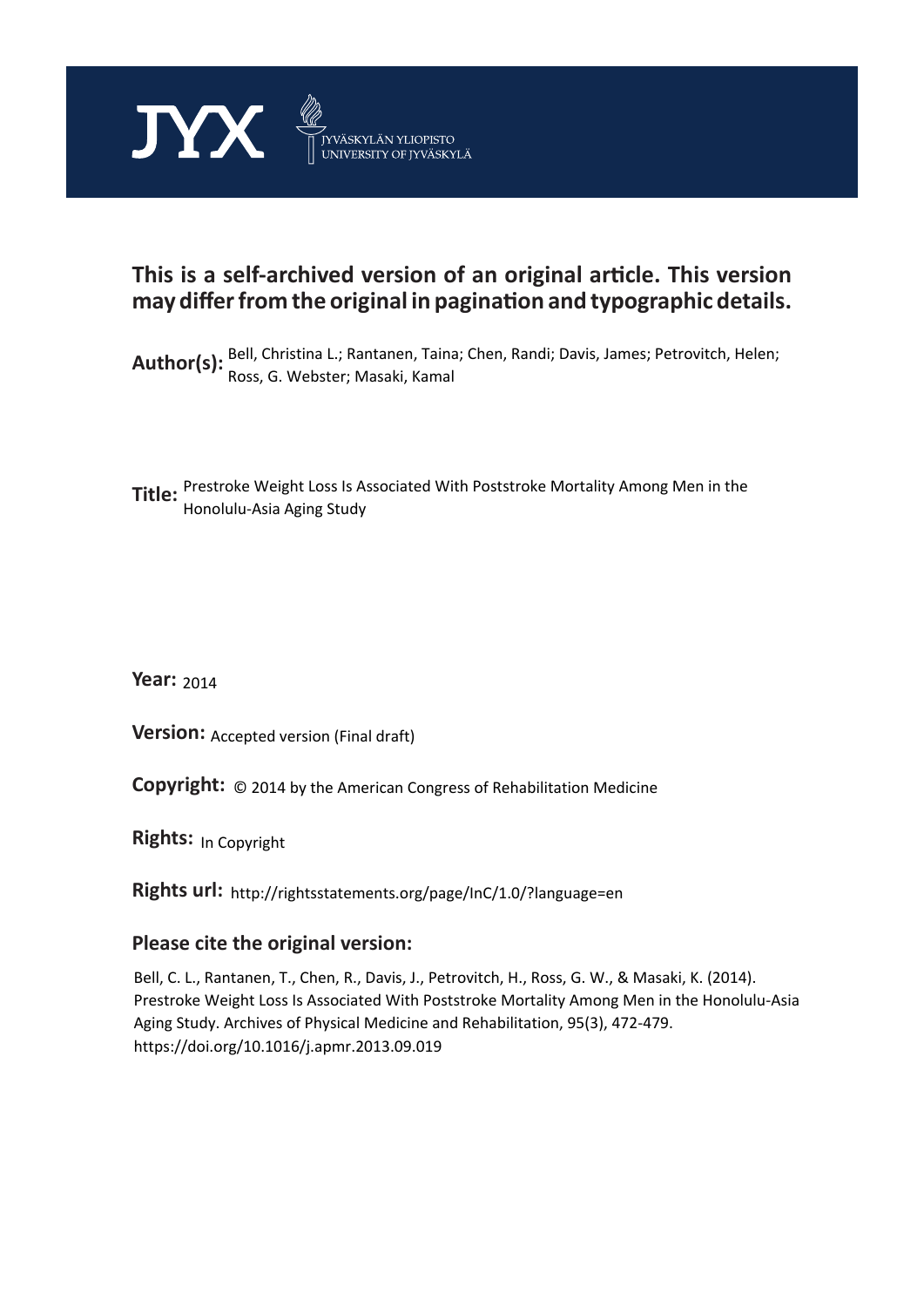

# NIH Public Access

**Author Manuscript**

*Arch Phys Med Rehabil*. Author manuscript; available in PMC 2015 March 01.

Published in final edited form as: *Arch Phys Med Rehabil*. 2014 March ; 95(3): 472–479. doi:10.1016/j.apmr.2013.09.019.

## **Pre-Stroke Weight Loss is Associated with Post-Stroke Mortality among Men in the Honolulu-Asia Aging Study**

**Christina L. Bell, MD, PhD**1, **Taina Rantanen, PhD**2, **Randi Chen, MS**3, **James Davis, PhD**4, **Helen Petrovitch, MD**1,5,6, **G. Webster Ross, MD**1,5,6, and **Kamal Masaki, MD**1,3

<sup>1</sup>The John A. Hartford Center of Excellence in Geriatrics, Department of Geriatric Medicine, John A. Burns School of Medicine, University of Hawaii <sup>2</sup>Department of Health Sciences and Gerontology Research Centre, University of Jyvaskyla, Finland <sup>3</sup>Kuakini Medical Center <sup>4</sup>Clinical Research Program, John A. Burns School of Medicine, University of Hawaii <sup>5</sup>Veterans Affairs Pacific Islands Health Care System <sup>6</sup> Pacific Health Research & Education Institute

#### **Abstract**

**Objective—**To examine baseline pre-stroke weight loss and post-stroke mortality among men.

**Design—**Longitudinal study of late-life pre-stroke body mass index (BMI), weight loss and BMI change (midlife to late-life), with up to 8-year incident stroke and mortality follow-up.

**Setting—**Honolulu Heart Program/Honolulu-Asia Aging Study.

**Participants—**3,581 Japanese-American men aged 71–93 years and stroke-free at baseline.

**Main Outcome Measure—**Post-stroke Mortality: 30-day post-stroke, analyzed with stepwise multivariable logistic regression and long-term post-stroke (up to 8-year), analyzed with stepwise multivariable Cox regression.

**Results—**Weight loss (10-pound decrements) was associated with increased 30-day post-stroke mortality (aOR=1.48, 95%CI 1.14–1.92), long-term mortality after incident stroke (all types n=225, aHR=1.25, 95%CI=1.09–1.44) and long-term mortality after incident thromboembolic stroke (n=153, aHR 1.19, 95%CI-1.01–1.40). Men with overweight/obese late-life BMI ( $25\text{kg}/$  $m<sup>2</sup>$ , compared to normal/underweight BMI) had increased long-term mortality after incident hemorrhagic stroke (n=54, aHR=2.27, 95%CI=1.07–4.82). Neither desirable nor excessive BMI reductions (vs. no change/increased BMI) were associated with post-stroke mortality. In the overall sample (n=3,581), nutrition factors associated with increased long-term mortality included 1) weight loss (10-pound decrements, aHR=1.15, 1.09–1.21); 2) underweight BMI (vs. normal BMI, aHR=1.76, 1.40–2.20); and 3) both desirable and excessive BMI reductions (vs. no change or gain, separate model from weight loss and BMI, aHRs=1.36–1.97, p<0.001).

<sup>© 2013</sup> The American Congress of Rehabilitation Medicine. Published by Elsevier Inc. All rights reserved.

Corresponding Author: Christina Bell, MD, PhD, Department of Geriatric Medicine, University of Hawaii John A. Burns School of Medicine, 347 N. Kuakini St. HPM 9, Honolulu HI 96817, Phone (808) 523-8461, Fax (808) 528-1897, bellcl@hawaii.edu. Abstracts of this study were presented at the American Geriatrics Society Annual Meeting, May13, 2010, Orlando FL, and at the American Academy of Neurology Annual Meeting, April 11, 2011, Honolulu HI.

Authors' financial disclosure: The authors have no financial conflicts of interest to report.

**Publisher's Disclaimer:** This is a PDF file of an unedited manuscript that has been accepted for publication. As a service to our customers we are providing this early version of the manuscript. The manuscript will undergo copyediting, typesetting, and review of the resulting proof before it is published in its final citable form. Please note that during the production process errors may be discovered which could affect the content, and all legal disclaimers that apply to the journal pertain.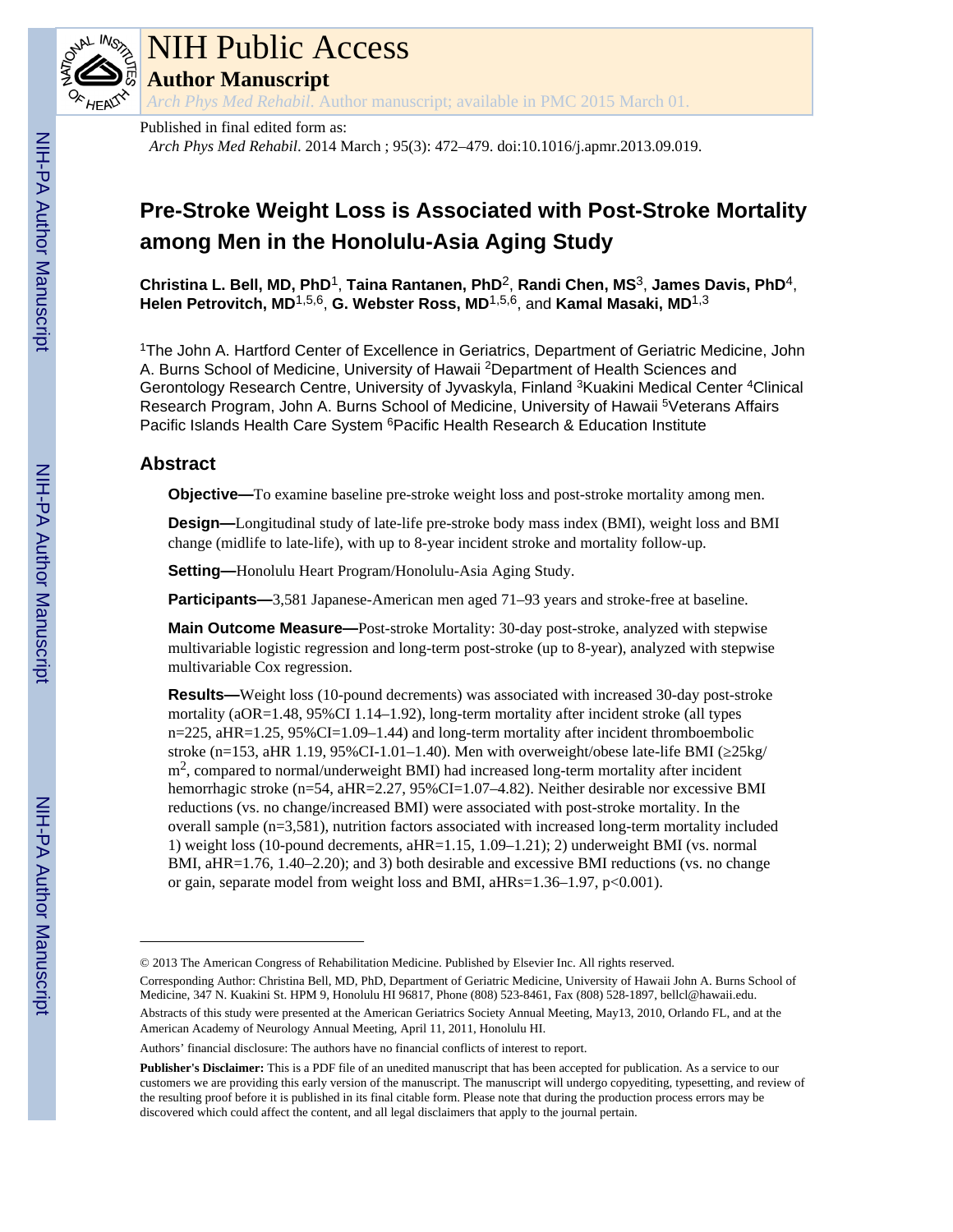**Conclusions—**Although obesity is a risk factor for stroke incidence, pre-stroke weight loss was associated with increased post-stroke (all types and thromboembolic) mortality. Overweight/obese late-life BMI was associated with increased post-hemorrhagic stroke mortality. Desirable and excessive BMI reductions were not associated with post-stroke mortality. Weight loss, underweight late-life BMI and any BMI reduction were all associated with increased long-term mortality in the overall sample.

#### **Keywords**

older men; stroke; weight loss; BMI; mortality; aged; longitudinal

Obesity, which affects 33.7% of adults in the U.S.,  $\frac{1}{1}$  is a known risk factor for cardiovascular disease.<sup>2</sup> Weight reduction programs have emphasized cardiovascular benefits of weight loss for obese adults, especially with diabetes. $3$  A recent meta-analysis reported that increasing body mass index (BMI) measures were associated with increasing cardiovascular mortality.<sup>4</sup>

However, data are conflicting on the relationship between pre-stroke nutritional status and post-stroke mortality, especially in the elderly. The recent meta-analysis reported stronger relationships between increasing BMI and stroke mortality in midlife compared to late-life.<sup>4</sup> Previous studies have suggested that higher BMI at the time of stroke may be associated with reduced risk of post-stroke mortality.<sup>5,6</sup> Undernourished stroke patients were reported to have higher rates of post-stroke complications including pneumonia.<sup>7</sup>

Underweight BMI and weight loss are known risk factors for mortality among elderly nursing home patients.  $8-10$  Stroke is an important cause of mortality for older adults.<sup>1</sup> However, data examining pre-stroke weight loss and post-stroke mortality are limited because most studies of post-stroke mortality use data from large hospital stroke samples without information on nutritional status prior to the stroke hospitalization.

The Honolulu Heart Program has over 47 years of prospective, longitudinally collected data on both cardiovascular disease and nutritional status, with nearly complete follow-up for mortality.<sup>11–14</sup> We sought to examine the relationship between prospectively measured nutritional measures collected prior to incident stroke, and post-stroke mortality. We hypothesized that both underweight BMI and weight loss between midlife and late-life were associated with post-stroke mortality among elderly men.

#### **Methods**

#### **Population, Data Collection, and Design**

This study used Honolulu Heart Program/Honolulu-Asia Aging Study (HHP/HAAS) data. This prospective longitudinal study of cardiovascular disease began in 1965 with 8,006 Japanese-American men born between 1900 and 1919.12 The 1991–93 examination included 80% of the 4676 survivors of the original HHP cohort, 3,741 men aged 71–93 years. Longitudinal follow-up has included serial examinations and review of hospital and death records since 1965.

These analyses included men who were stroke-free by both self-report and continuous stroke event hospital surveillance from 1965 to the 1991–93 examination (n=3,581). The 1991–93 examination served as the late-life baseline for the current analyses, which focus on mortality after incident stroke among elderly men. Participants were followed for incident stroke and mortality from 1991 to December 1999, and were divided into groups by stroke and mortality status. The stroke group included participants with first-ever incident stroke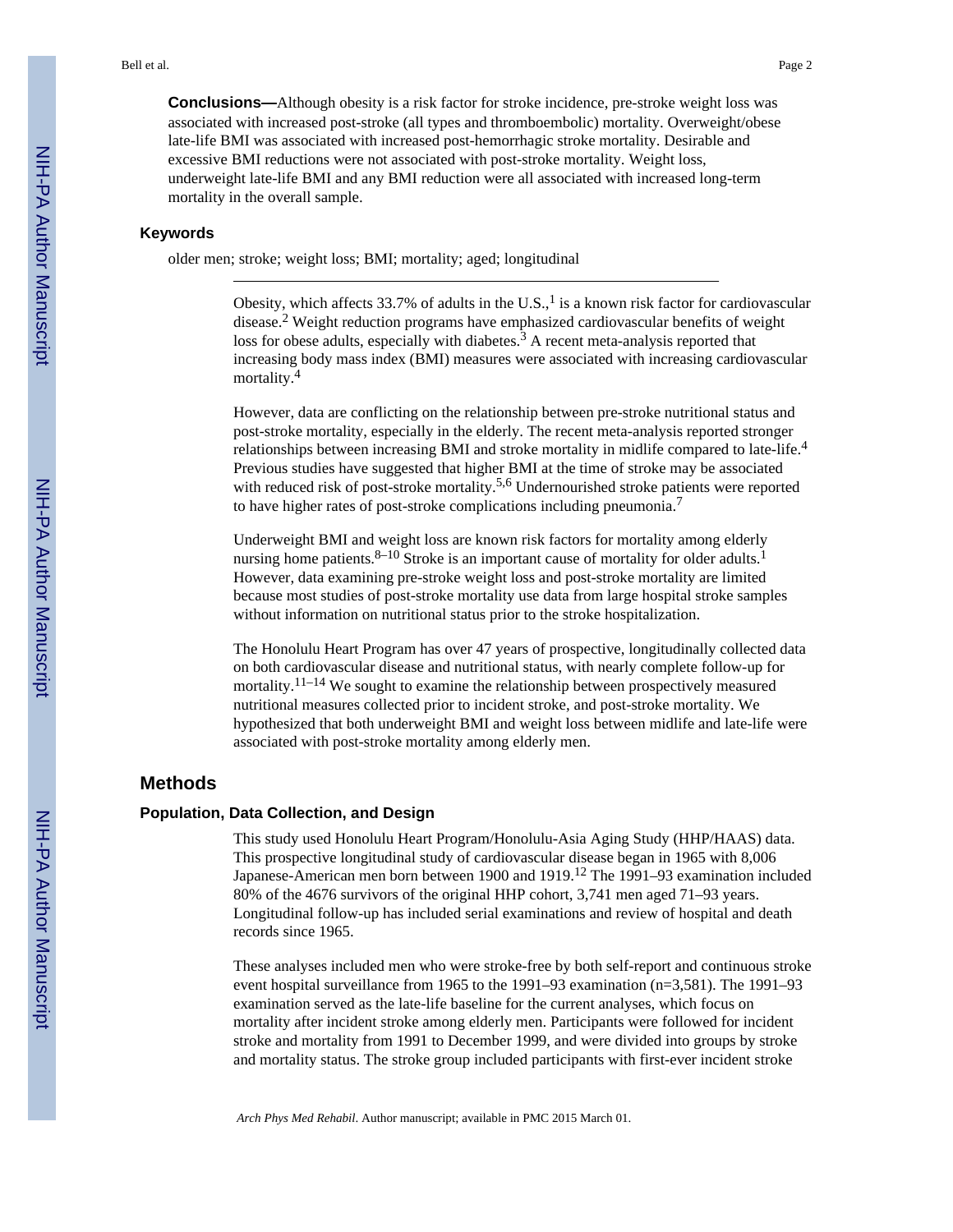between 1991 and December 1999. The stroke-free group remained without stroke from 1991 through 1999. Each group was further divided into participants who died prior to 1/1/2000, and those who survived through 12/31/1999. All data collection and analyses were approved by the institutional review boards of the University of Hawaii and Kuakini Medical Center. All subjects gave written informed consent at each examination.

#### **Stroke Surveillance**

Continuous surveillance of all Oahu hospital and death records detected incident ischemic and hemorrhagic strokes. Strokes were diagnosed if there were neurological deficits that persisted for two weeks or until death, accompanied by blood in CSF or neuroimaging evidence of infarct or hemorrhage. Possible strokes were not included as stroke events, but were included in the stroke-free group. Repeat analyses excluding the possible strokes resulted in minimal difference in hazard ratios for variables in the models. Diagnosis of stroke was reviewed and confirmed by a study neurologist and the morbidity and mortality review committee.13,15

#### **Nutritional Measures**

Nutritional indicators included weight loss (10-pound decrements, average of weights measured in 1965 to 1974 at the midlife examinations minus weight measured in 1991 to 1993 at the late-life baseline examination); midlife body mass index (BMI in kg/m<sup>2</sup>, average of midlife examinations, categorized according to U.S. Centers for Disease Control (CDC) criteria: underweight (<18.5 kg/m<sup>2</sup>), normal (18.5 to <25 kg/m<sup>2</sup>), overweight (25 to <30 kg/ m<sup>2</sup>), and obese ( $30 \text{ kg/m}^2$ ));<sup>16</sup> and late-life BMI (late-life baseline examination by CDC categories). In addition, weight loss from midlife to late-life with a corresponding change in BMI category was categorized as desirable reduction (if BMI category decreased from overweight/obese), excessive reduction (if BMI category decreased to underweight), gain (BMI category increased) or no change in BMI category.

#### **Outcome**

These analyses examined all-cause mortality through up to 8 years of follow-up (1991 through December 1999). Death was ascertained from continuous surveillance of all Oahu hospital and death records for all subjects.<sup>17</sup> The out-migration rate for this cohort is less than 1 per thousand per year, and surveillance for mortality is essentially complete.<sup>18</sup>

#### **Covariates**

Late-life baseline (pre-stroke) patient characteristics included conditions associated with mortality based on previous literature:  $19-21$  age, marital status (married versus not married), lived at home (versus lived in nursing home or other facility), physical function, physical activity index,  $22.23$  smoking, hypertension, diabetes mellitus, cognitive impairment, coronary heart disease, and cancer. Late-life pre-stroke physical function was measured with a questionnaire and in-person performance-based tests. Questionnaire items included difficulties in activities of daily living (ADLs: walking, transferring from bed to chair, dressing, toileting, bathing and eating),<sup>24</sup> instrumental activities of daily living (IADLs: light housework, shopping, meal preparation, paying bills and using the telephone),  $25$  and walking <sup>1</sup>/<sub>2</sub> mile (a Roslow/Breslau/Nagi task).<sup>25</sup> The ADLs and IADLs were categorized as three hierarchical functional groups:19 completely independent, difficulty with IADLs but not ADLs; and difficulty with ADLs. Walking ½ mile was a dichotomous measure (independent versus any reported difficulty).<sup>26</sup> Performance-based items included handgrip strength (in kg),  $^{26}$  the best performance of three attempts with the dominant hand using a dynamometer;27,28 and gait speed (in m/s), calculated from the time (in seconds) required to walk 10 feet (3m) at a usual pace.<sup>29</sup> Cognitive impairment was defined by scores less than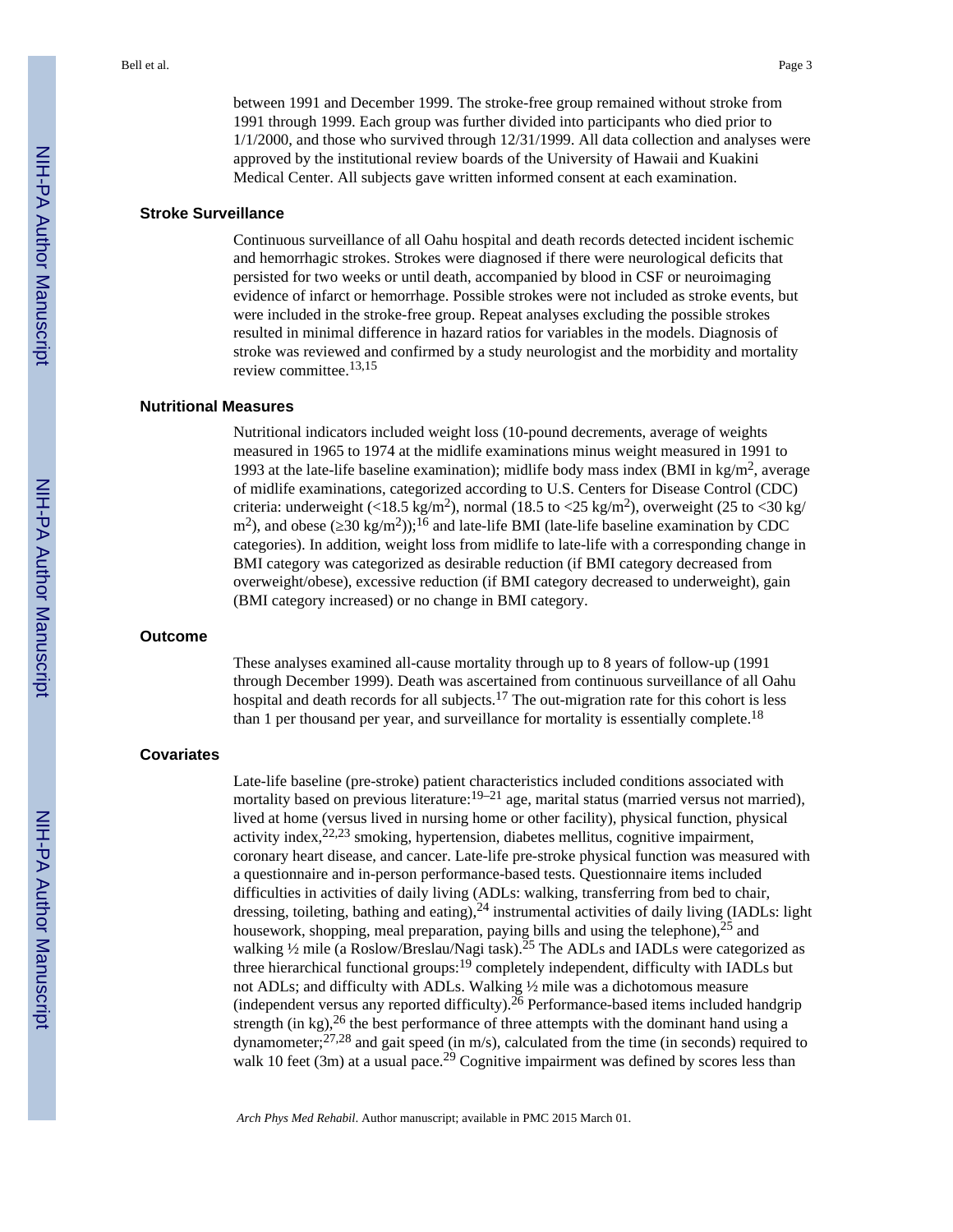74 on the Cognitive Abilities Screening Instrument (CASI).30 Baseline prevalent cancer and coronary heart disease were identified through the examination and systematic surveillance of cancer tumor registry records<sup>31</sup> and coronary heart disease hospitalization records.<sup>18</sup> Prevalent hypertension was defined as a blood pressure of greater than 140/90 or treatment with antihypertensive medications. Prevalent Diabetes Mellitus was defined as active treatment with insulin or oral hypoglycemic agents.<sup>15</sup>

#### **Statistical analyses**

Chi-square, fisher's exact, and t-tests compared baseline characteristics, functional ability and comorbid conditions of the stroke-free and incident stroke groups. Baseline characteristics were also compared by incident stroke type: thromboembolic versus hemorrhagic stroke. Univariate and multivariable stepwise regression models examined the outcome of 30-day post-stroke (logistic regression) and up-to eight year post-stroke mortality (Cox regression). Stepwise multivariable regression models retained age and all covariates with p values ≤0.1. Separate Cox regression models examined the following groups: 1) incident stroke (all types); 2) incident thromboembolic stroke; 3) incident hemorrhagic stroke; and 4) the overall sample. Correlation between variables were all <0.6, except for BMI category change with weight loss (r=−0.612) and with underweight late-life BMI (r=0.86). The BMI category change variable was examined with a separate regression model from weight loss and BMI to avoid including collinear variables in the same model. The Honolulu Heart Program data quality evaluation included data cleaning and verification of extreme values against the actual measures, minimizing outliers due to data errors. All reported p-values are two-sided. All statistical analyses were performed using SAS 9.1 (SAS Institute, Inc., Cary, NC).

#### **Results**

Table 1 displays the late-life baseline pre-stroke characteristics of the study sample, stratified by incident stroke. Of the 3,581 men who were stroke-free at late-life baseline, 225 (6.3%) men suffered incident first-ever strokes between 1991 and December 1999. At latelife baseline pre-stroke, 83% of men were married and only 33 men of the entire sample  $\left(\langle 1\% \right)$  lived in a nursing home, the remainder lived at home (data not shown). There were no statistically significant differences in BMI, weight loss or baseline difficulties with ADLs or IADLs between the stroke and stroke-free groups. More men in the stroke group had baseline pre-stroke difficulty walking ½ mile than men in the stroke-free group. Mean handgrip strength was higher and mean gait speed was faster in the stroke-free group than in the stroke groups. More men in the stroke group had diabetes and hypertension compared to the stroke-free group.

Among men with incident stroke, 68.0% had thromboembolic strokes, 24.0% had hemorrhagic strokes, and 8% had strokes of undetermined type (definite strokes but died prior to stroke workup completion, data not shown). More men with thromboembolic strokes were overweight or obese at midlife (38.6% in thromboembolic group vs. 27.8% in hemorrhagic group, p=0.06, data not shown), and had Diabetes Mellitus (25.5% in thromboembolic group vs. 9.3% in hemorrhagic group p=0.01, data not shown). Men with undetermined strokes were older (mean age 82.2 years), more lived in nursing homes (11.1%), and more had baseline ADL difficulties (44.4%), weak handgrip (83.3%) and inability to walk  $\frac{1}{2}$  mile (61.1%, data not shown). Fewer men with undetermined strokes had normal midlife BMI (50% in undetermined group vs. 61% in thromboembolic group and  $67\%$  in the hemorrhagic group,  $p=0.06$ , data not shown). All other baseline characteristics did not differ significantly by stroke type.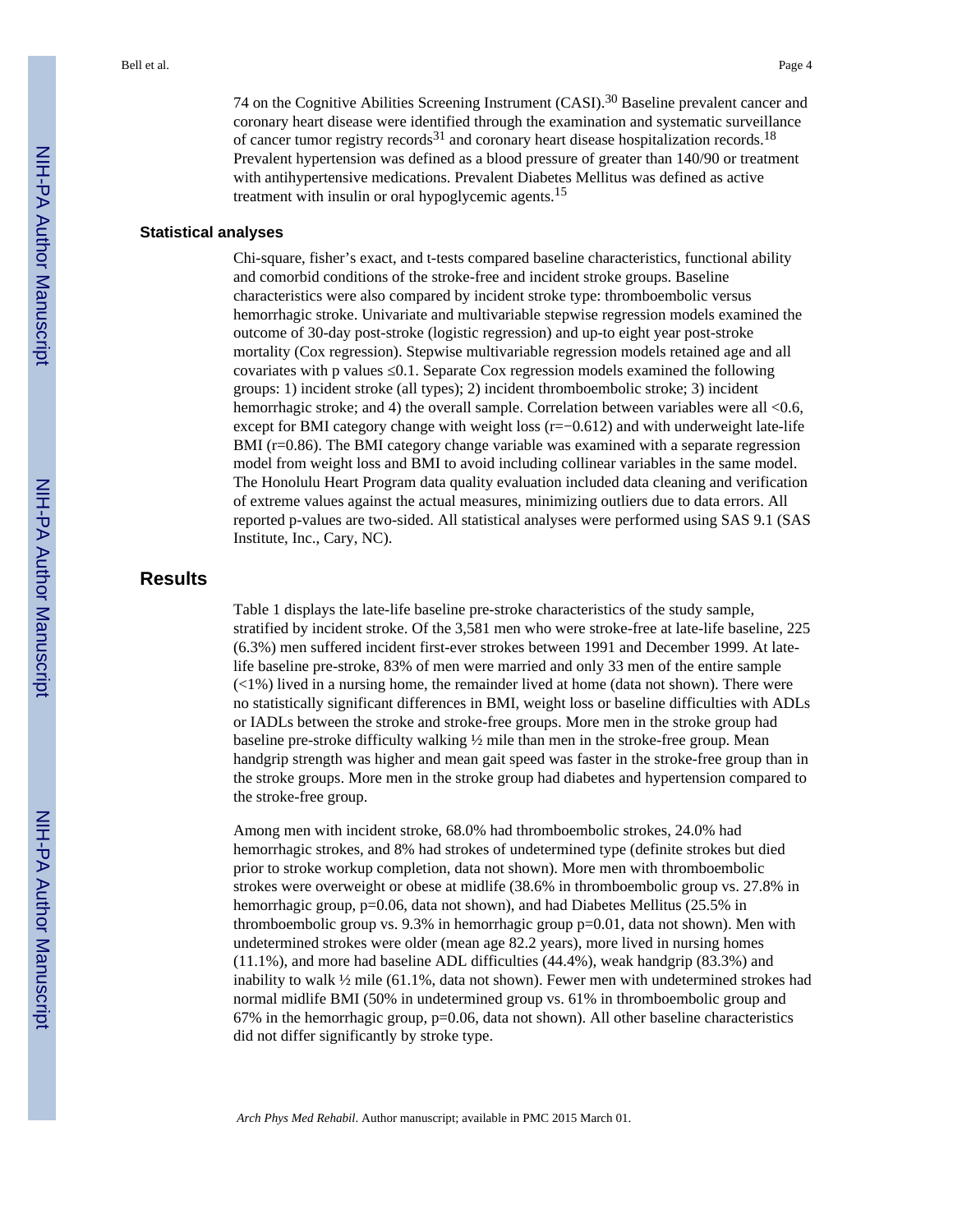Table 2 displays late-life baseline characteristics of the men with incident stroke, stratified by survival status. Men with incident stroke who died were older and lost significantly more weight from midlife to late life than men who survived. Late-life baseline physical function was also lower for men with stroke who died than those who survived. More of the men with stroke who died had difficulty with IADLs and ADLs, inability to walk ½ mile, weaker handgrip and slower gait speed at the late-life baseline prior to stroke than the men who survived. More of the men with incident stroke who died had cognitive impairment at the late-life baseline prior to stroke than the men who survived. More men died in the hemorrhagic group (70%) compared to the thromboembolic group (56.9%, p=0.0008, data not shown).

Table 3 displays the stepwise multivariable logistic regression model of late-life baseline factors associated with 30-day post-stroke mortality. Every 10 pounds of weight loss from midlife to late-life (pre-stroke) was associated with a 48% increased likelihood of 30-day post-stroke mortality. Age, pre-stroke hypertension and ADL disability were borderline significantly associated with increased likelihood of 30-day post-stroke mortality. Late-life BMI categories and type of BMI reduction (desired vs. excessive) were not significantly associated with 30-day post-stroke mortality.

Table 4 displays multivariable stepwise Cox proportional hazards models of factors associated with the outcome of long-term (up to 8-year) all-cause mortality for the incident stroke (all types) group, the incident thromboembolic stroke subgroup and the incident hemorrhagic stroke subgroup. Weight loss from midlife to late-life (pre-stroke) was associated with increased likelihood of long-term mortality in men with incident stroke (all types) and in men with incident thromboembolic stroke, but was not significant for hemorrhagic stroke. Overweight or obese late-life BMI was associated with increased likelihood of long-term mortality in men with hemorrhagic stroke (vs. normal or underweight BMI) but was not significant for mortality after incident stroke (all types) or thromboembolic stroke. Type of BMI change (desirable or excessive vs. no change/gain) was not significantly associated with mortality in any of the groups. Age and difficulty walking ½ mile were associated with increased likelihood of long-term mortality in men with incident stroke (all types) and incident thromboembolic stroke. Smoking was associated with increased likelihood of long-term mortality in men with incident stroke (all types) and among men with incident hemorrhagic stroke. Baseline handgrip strength was associated with reduced likelihood of long-term mortality (9% decreased risk for every 1kg increase in strength) among men with incident hemorrhagic stroke.

Table 5 displays the multivariable stepwise Cox proportional hazards models of factors associated with the outcome of up to 8-year all-cause mortality for the overall sample (elderly men with and without incident stroke). Two separate models were created due to the correlation between weight loss and type of BMI change: the first model included weight loss and late-life BMI categories, while the second model included type of BMI change. In the first model, weight loss from midlife to late-life and underweight late-life BMI (compared to normal BMI) were independently associated with increased likelihood of longterm mortality. There was no significant difference between normal and overweight/obese BMI. In the second model, desirable and excessive BMI reductions (vs. no change or gain) were each significantly associated with increased likelihood of long-term mortality. Other factors associated with mortality did not change between the two models, and included incident stroke, age (7% increase for every additional year), difficulty walking ½ mile, smoking, cognitive impairment, cancer and heart disease. Baseline married status, stronger handgrip, faster gait speed and higher physical activity (mets/week) were all associated with decreased mortality in the overall sample. Residence at home, IADL disability, hypertension and diabetes were not selected  $(p>0.1)$  in either final multivariable model.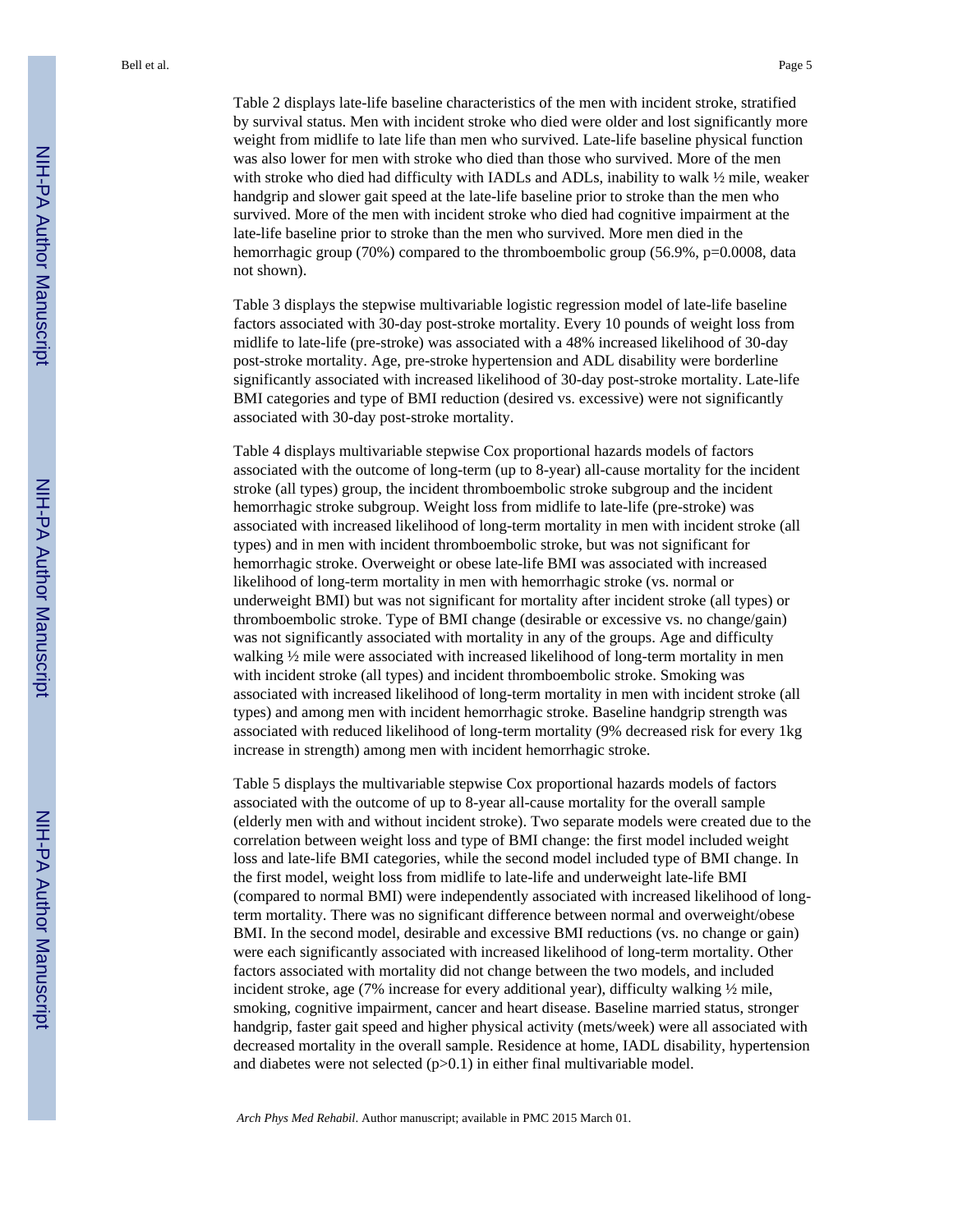#### **Discussion**

This study examined the relationship between pre-stroke nutritional status and mortality among older Japanese-American men with and without incident stroke. We included multiple measures of nutritional status in our analyses. This study had several key findings. First, every 10 pounds of prospectively measured weight loss from midlife to late-life was associated with a 48% increased risk of 30-day post-stroke mortality and a 19–25% increased risk of long-term (up to 8-year) mortality in the incident stroke group and the incident thromboembolic stroke subgroup. Second, after adjusting for weight loss, late-life BMI category was not significantly associated with post-stroke mortality in the incident stroke (all types) group and the thromboembolic stroke subgroup. Among men with hemorrhagic stroke, pre-stroke overweight or obese BMI was associated with an increased likelihood of mortality compared to men with normal or underweight BMI. In the overall sample, including men who remained stroke-free and those with incident stroke, weight loss and underweight BMI were significantly and independently associated with increased likelihood of up to 8-year mortality. In the overall sample, including men who remained stroke-free and those with incident stroke, both desirable (reducing BMI from overweight or obese range) and excessive (reducing BMI to underweight range) were each significantly associated with long-term mortality compared to no change or gain in BMI.

To our knowledge, no other study has examined the relationship between pre-stroke weight loss and post-stroke mortality. Previous studies have examined the relationship of BMI, measured either before or at the time of stroke, and post-stroke mortality. In the FOOD trial, undernourished stroke patients were at increased risk for complications after stroke.<sup>7</sup> Obese BMI was associated with increased likelihood of post-stroke survival compared to those with normal BMI among post-menopausal American women<sup>32</sup> and in two European studies.<sup>5,33</sup> A meta-analysis<sup>4</sup> and several Asian studies reported that increasing BMI was associated with increased likelihood of survival post-stroke.<sup>6,34</sup> One study in Japan reported a u-shaped relationship between post-stroke mortality and BMI.<sup>35</sup>

Obesity is a significant modifiable risk factor for stroke incidence.<sup>2</sup> Weight reduction may be an important public health intervention to reduce the burden of cardiovascular disease.<sup>2</sup> However, data are limited on the benefits of weight loss for post-stroke mortality.<sup>3,36</sup> Weight loss in midlife has been associated with reduced diabetes but not a reduction in cardiovascular disease events.<sup>37</sup> In fact, a BMI in the overweight range is associated with reduced mortality for adults, especially older adults.38,39

We found that pre-stroke weight loss from midlife to late-life was associated with increased likelihood of 30-day and up to 8-year post-stroke mortality among older men with incident stroke and those with incident thromboembolic stroke. Weight loss may be associated with loss of lean muscle mass, and decreased nutritional reserve during the acute post-stroke period. Post-stroke dysphagia and aspiration risks may precipitously reduce oral intake, increasing mortality risk in patients with poor baseline nutritional status. Since an unintentional 10-lb weight loss in the past year is a part of the definition of frailty,<sup>40</sup> our findings might reflect development of frailty in these elderly men. Gait speed, another marker of frailty,  $41-43$  was not associated with post-stroke mortality, but was strongly associated with overall (stroke + stroke-free) mortality, consistent with previous studies.<sup>19</sup>

Consistent with previous elderly population studies,  $19,29$  we found that poor functional ability is strongly associated with mortality. Pre-stroke inability to walk ½ mile was associated with mortality after incident stroke (all types) and incident thromboembolic stroke. Pre-stroke handgrip strength was associated with mortality after incident hemorrhagic stroke. Patients with more disability pre-stroke may have had more severe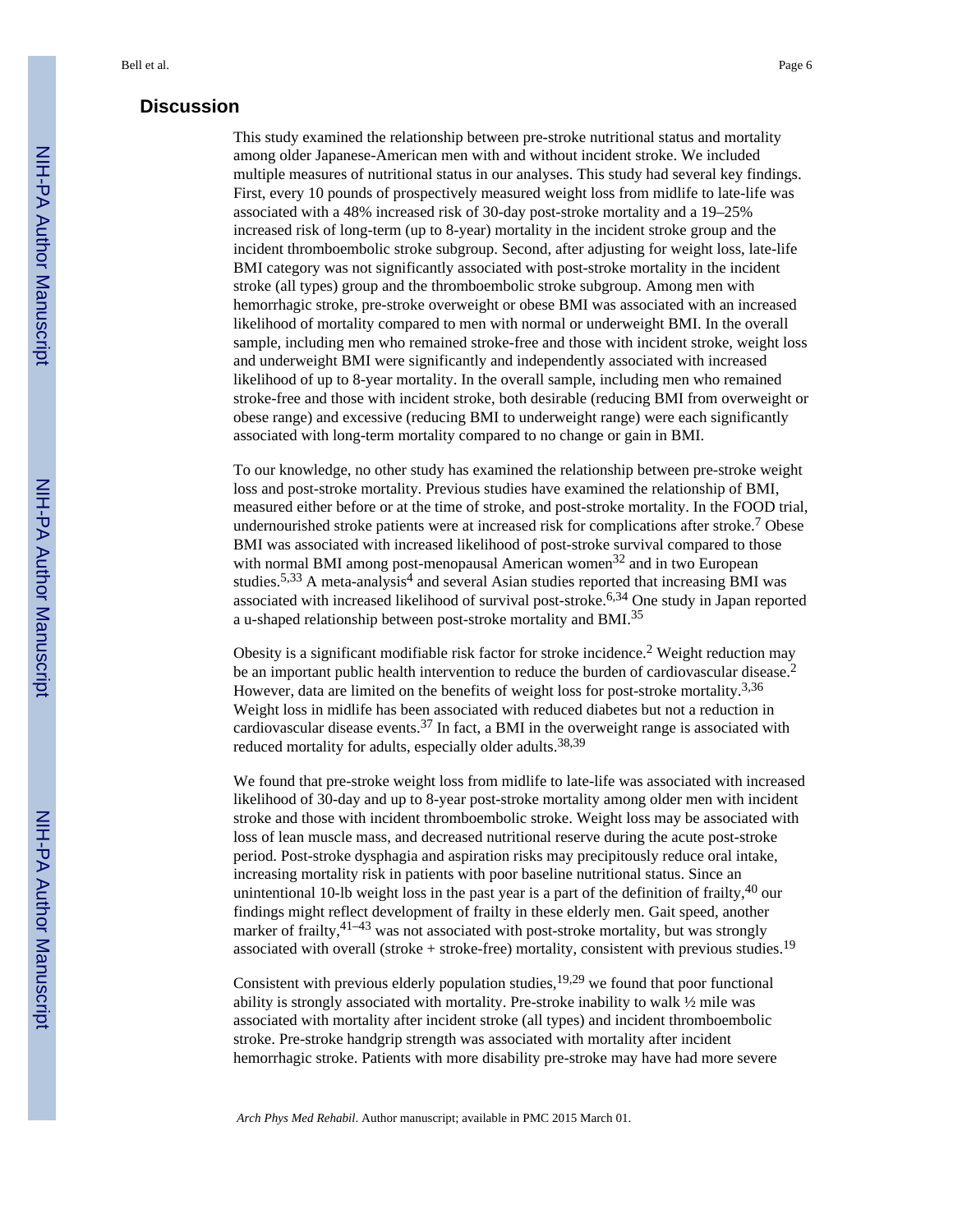strokes, since pre-stroke physical activity correlates with stroke severity.<sup>44</sup> Interestingly, pre-stroke physical activity index was not associated with post-stroke mortality, although it was strongly associated with mortality in the overall group.

#### **Study Limitations and Strengths**

This cohort consists entirely of Japanese-American men and few of the participants were obese at midlife. Generalizability might be limited by cohort effects or genetic, cultural, or other factors. Measures of stroke severity, type or location were not available for these analyses. Lower numbers of strokes than national stroke database studies may limit power, yet surprisingly robust associations were demonstrated even for the small hemorrhagic stroke subgroup (n=54). Other measures of frailty, such as exhaustion or energy level, were not available for this study. Weight, height and calculated BMI were measured at midlife and late-life, and the exact timing of the weight loss was not available for this study.

Study strengths include data from one of the largest, longest and most complete follow-up studies on aging men. Measures were prospective, standardized, and included pre-stroke nutritional measures not usually available in stroke studies. Stroke and mortality casefinding methods were thorough and complete, and mortality included in-hospital and out-ofhospital deaths.

Clinically, although weight loss is recommended to reduce the risk of stroke incidence, prestroke weight loss appears to be a poor prognostic indicator for post-stroke survival. Further examination of the role of pre-stroke nutritional status, and weight loss in particular, with risk of stroke and post-stroke outcomes is an important area of future to improve cardiovascular disease outcomes among older adults.

#### **Conclusions**

Although obesity is a risk factor for stroke incidence, pre-stroke weight loss was associated with increased likelihood of post-stroke mortality. Overweight or obese BMI was associated with increased likelihood of post-hemorrhagic stroke mortality. Weight loss, underweight BMI and decrease in BMI category were associated with increased likelihood of up to 8 year mortality in the overall sample. Type of weight loss (desirable vs. excessive) was not significantly associated with post-stroke mortality. Further research on the relationship between weight loss and stroke outcomes is needed.

#### **Acknowledgments**

Funding: This research was supported by: The John A. Hartford Foundation Center of Excellence in Geriatrics, Department of Geriatric Medicine, University of Hawaii; the National Institute on Aging at the NIH (Contract number N01-AG-4-2149); the National Heart, Lung, and Blood Institute at the NIH (Contract number N01- HC-05102); the Hawaii Community Foundation (grant number 2004-0463); Geriatric Academic Career Award number 1K01HP20503 from the U.S. Department of Health and Human Services, Health Resources and Service Administration (HRSA); National Institute on Minority Health and Health Disparities at the NIH (grants U54MD007584 and G12MD007601); the Clinical Research Education and Career Development in Minority Institutions at the NIH (grant number 1 R25 RR019321); and the Medical Research Service, Office of Research and Development, Department of Veterans Affairs. The investigators retained full independence in the conduct of this research. The information contained in this article does not necessarily reflect the position or the policy of the government, and no official endorsement should be inferred.

#### **List of abbreviations**

| BMI             | Body mass index                                  |
|-----------------|--------------------------------------------------|
| <b>HHP/HAAS</b> | Honolulu Heart Program/Honolulu-Asia Aging Study |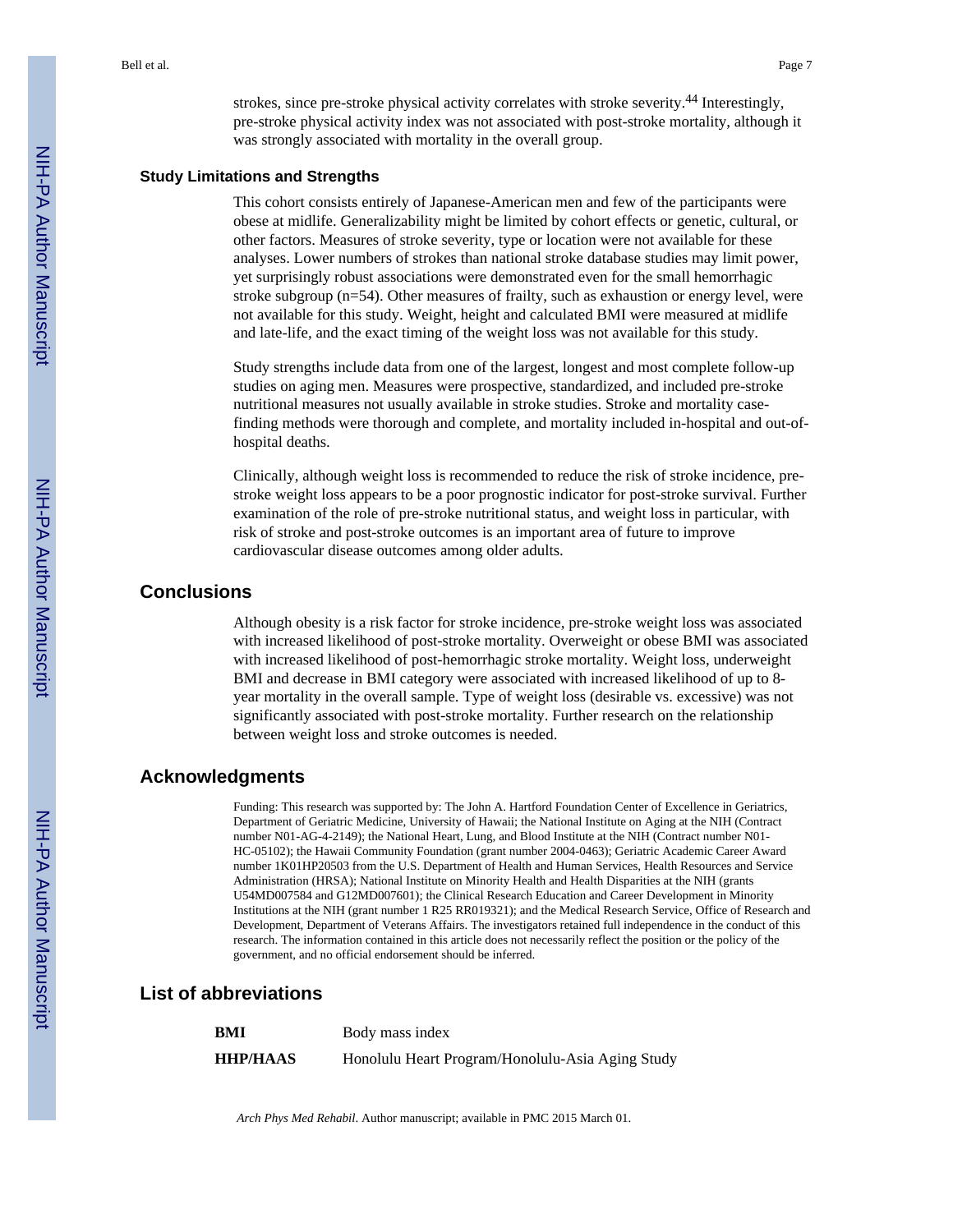| <b>Centers for Disease Control</b>      |
|-----------------------------------------|
| <b>Activities of Daily Living</b>       |
| Instrumental Activities of Daily Living |
|                                         |

#### **References**

- 1. Roger VL, Go AS, Lloyd-Jones DM, Benjamin EJ, Berry JD, Borden WB, Bravata DM, Dai S, Ford ES, Fox CS, Fullerton HJ, Gillespie C, Hailpern SM, Heit JA, Howard VJ, Kissela BM, Kittner SJ, Lackland DT, Lichtman JH, Lisabeth LD, Makuc DM, Marcus GM, Marelli A, Matchar DB, Moy CS, Mozaffarian D, Mussolino ME, Nichol G, Paynter NP, Soliman EZ, Sorlie PD, Sotoodehnia N, Turan TN, Virani SS, Wong ND, Woo D, Turner MB. Heart Disease and Stroke Statistics--2012 Update: A Report From the American Heart Association. Circulation. 2012 epub.
- 2. Goldstein LB, Bushnell CD, Adams RJ, Appel LJ, Braun LT, Chaturvedi S, Creager MA, Culebras A, Eckel RH, Hart RG, Hinchey JA, Howard VJ, Jauch EC, Levine SR, Meschia JF, Moore WS, Nixon JV, Pearson TA. Guidelines for the primary prevention of stroke: a guideline for healthcare professionals from the American Heart Association/American Stroke Association. Stroke. 2011; 42:517–584. [PubMed: 21127304]
- 3. Caterson ID, Finer N, Coutinho W, Van Gaal LF, Maggioni AP, Torp-Pedersen C, Sharma AM, Legler UF, Shepherd GM, Rode RA, Perdok RJ, Renz CL, James WP. Maintained intentional weight loss reduces cardiovascular outcomes: results from the Sibutramine Cardiovascular OUTcomes (SCOUT) trial. Diabetes Obes Metab. 2012; 14:523–530. [PubMed: 22192338]
- 4. Whitlock G, Lewington S, Sherliker P, Clarke R, Emberson J, Halsey J, Qizilbash N, Collins R, Peto R. Body-mass index and cause-specific mortality in 900 000 adults: collaborative analyses of 57 prospective studies. Lancet. 2009; 373:1083–1096. [PubMed: 19299006]
- 5. Vemmos K, Ntaios G, Spengos K, Savvari P, Vemmou A, Pappa T, Manios E, Georgiopoulos G, Alevizaki M. Association between obesity and mortality after acute first-ever stroke: the obesitystroke paradox. Stroke. 2011; 42:30–36. [PubMed: 21127299]
- 6. Jeng JS, Huang SJ, Tang SC, Yip PK. Predictors of survival and functional outcome in acute stroke patients admitted to the stroke intensive care unit. J Neurol Sci. 2008; 270:60–66. [PubMed: 18299138]
- 7. Food Trial Collaboration. Poor nutritional status on admission predicts poor outcomes after stroke: observational data from the FOOD trial. Stroke. 2003; 34:1450–1456. [PubMed: 12750536]
- 8. Cereda E, Pedrolli C, Zagami A, Vanotti A, Piffer S, Opizzi A, Rondanelli M, Caccialanza R. Body mass index and mortality in institutionalized elderly. J Am Med Dir Assoc. 2011; 12:174–178. [PubMed: 21333917]
- 9. Flacker JM, Kiely DK. Mortality-related factors and 1-year survival in nursing home residents. J Am Geriatr Soc. 2003; 51:213–221. [PubMed: 12558718]
- 10. Bell CL, Tamura BK, Masaki KH, Amella EJ. Prevalence and measures of nutritional compromise among nursing home patients: weight loss, low body mass index, malnutrition, and feeding dependency, a systematic review of the literature. J Am Med Dir Assoc. 2013; 14:94–100. [PubMed: 23246236]
- 11. Curb JD, Masaki K, Rodriguez B. The Honolulu Heart Program. The Proceedings. 1998; 62:24– 26.
- 12. Kagan, A., editor. The Honolulu Heart Program: An Epidemiologic Study of Coronary Heart Disease and Stroke. Amsterdam: Harwood Academic Press; 1996.
- 13. Kagan A, Popper J, Reed DM, MacLean CJ, Grove JS. Trends in stroke incidence and mortality in Hawaiian Japanese men. Stroke. 1994; 25:1170–1175. [PubMed: 8202975]
- 14. White L, Petrovitch H, Ross GW, Masaki KH, Abbott RD, Teng EL, Rodriguez BL, Blanchette PL, Havlik RJ, Wergowske G, Chiu D, Foley DJ, Murdaugh C, Curb JD. Prevalence of dementia in older Japanese-American men in Hawaii: The Honolulu-Asia Aging Study. JAMA. 1996; 276:955–960. [PubMed: 8805729]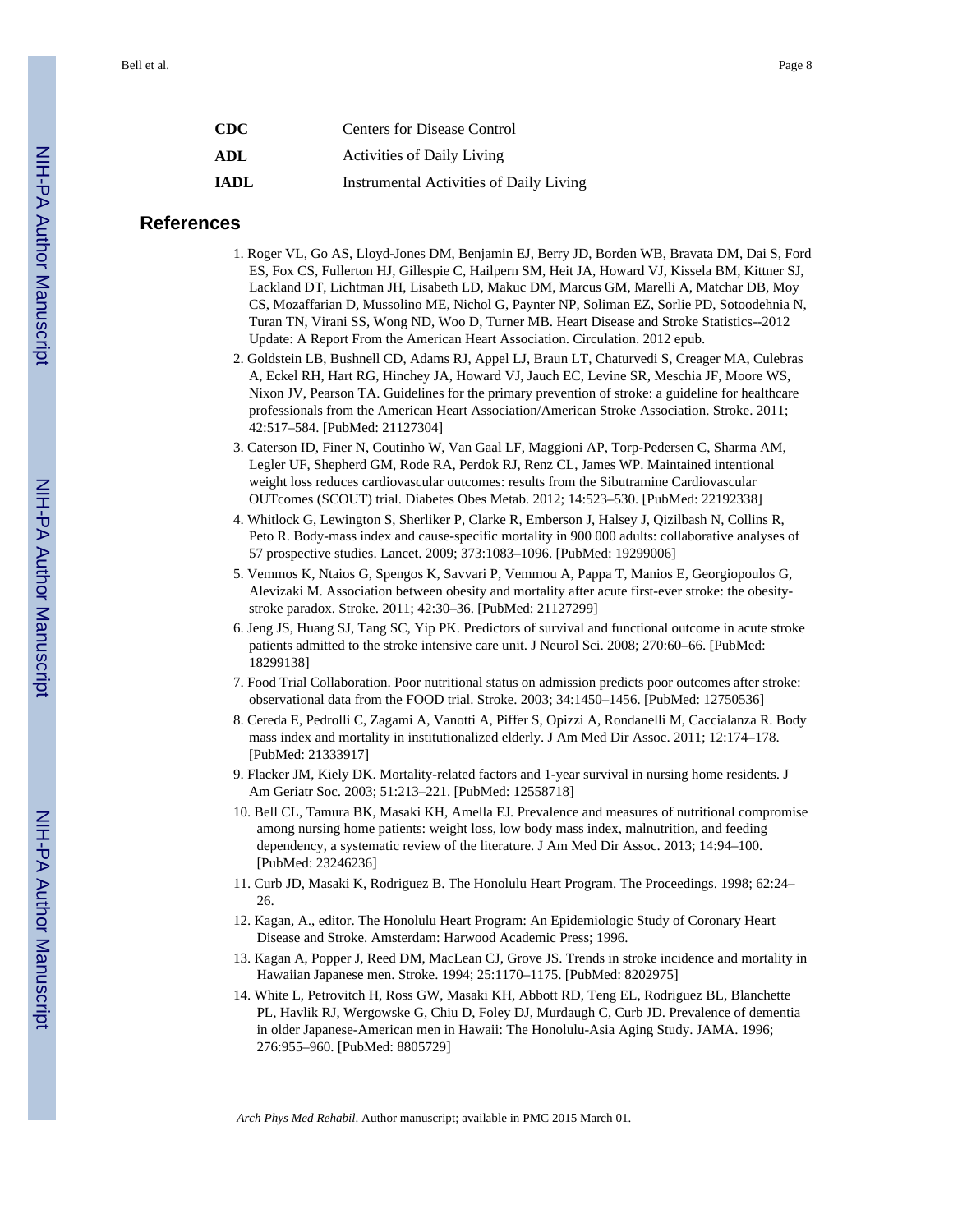Bell et al. Page 9

- 15. Yano K, Grove JS, Chen R, Rodriguez BL, Curb JD, Tracy RP. Plasma fibrinogen as a predictor of total and cause-specific mortality in elderly Japanese-American men. Arterioscler Thromb Vasc Biol. 2001; 21:1065–1070. [PubMed: 11397721]
- 16. CDC. [Accessed 5/21/, 2012] Healthy Weight: Assessing Your Weight: BMI: About Adult BMI. 2012. [http://www.cdc.gov/healthyweight/assessing/bmi/adult\\_bmi/index.html](http://www.cdc.gov/healthyweight/assessing/bmi/adult_bmi/index.html)
- 17. Rhoads GGKA, Yano K. Usefulness of community surveillance for the ascertainment of coronary heart disease and stroke. Int J Epidemiol. 1975; 4:265–270. [PubMed: 23682412]
- 18. Rodriguez BL, Curb JD, Burchfiel CM, Abbott RD, Petrovitch H, Masaki K, Chiu D. Physical activity and 23-year incidence of coronary heart disease morbidity and mortality among middleaged men. The Honolulu Heart Program. Circulation. 1994; 89:2540–2544. [PubMed: 8205662]
- 19. Studenski S, Perera S, Patel K, Rosano C, Faulkner K, Inzitari M, Brach J, Chandler J, Cawthon P, Connor EB, Nevitt M, Visser M, Kritchevsky S, Badinelli S, Harris T, Newman AB, Cauley J, Ferrucci L, Guralnik J. Gait speed and survival in older adults. JAMA. 2011; 305:50–58. [PubMed: 21205966]
- 20. Willcox BJ, He Q, Chen R, Yano K, Masaki KH, Grove JS, Donlon TA, Willcox DC, Curb JD. Midlife risk factors and healthy survival in men. JAMA. 2006; 296:2343–2350. [PubMed: 17105797]
- 21. Newman AB, Arnold AM, Naydeck BL, Fried LP, Burke GL, Enright P, Gottdiener J, Hirsch C, O'Leary D, Tracy R. "Successful aging": effect of subclinical cardiovascular disease. Arch Intern Med. 2003; 163:2315–2322. [PubMed: 14581251]
- 22. Abbott RD, Rodriguez BL, Burchfiel CM, Curb JD. Physical activity in older middle-aged men and reduced risk of stroke: the Honolulu Heart Program. Am J Epidemiol. 1994; 139:881–893. [PubMed: 8166138]
- 23. Kannel WB, Sorlie P. Some health benefits of physical activity. The Framingham Study. Arch Intern Med. 1979; 139:857–861. [PubMed: 464698]
- 24. Katz S, Ford AB, Moskowitz RW, Jackson BA, Jaffe MW. Studies of Illness in the Aged. The Index of ADL: A Standardized Measure of Biological and Psychosocial Function. JAMA. 1963; 185:914–919. [PubMed: 14044222]
- 25. Rosow I, Breslau N. A Guttman health scale for the aged. J Gerontol. 1966; 21:556–559. [PubMed: 5918309]
- 26. Rantanen T, Guralnik JM, Foley D, Masaki K, Leveille S, Curb JD, White L. Midlife hand grip strength as a predictor of old age disability. JAMA. 1999; 281:558–560. [PubMed: 10022113]
- 27. Rantanen T, Masaki K, Foley D, Izmirlian G, White L, Guralnik JM. Grip strength changes over 27 yr in Japanese-American men. J Appl Physiol. 1998; 85:2047–2053. [PubMed: 9843525]
- 28. Young DR, Masaki KH, Curb JD. Associations of physical activity with performance-based and self-reported physical functioning in older men: the Honolulu Heart Program. J Am Geriatr Soc. 1995; 43:845–854. [PubMed: 7636090]
- 29. Guralnik JM, Simonsick EM, Ferrucci L, Glynn RJ, Berkman LF, Blazer DG, Scherr PA, Wallace RB. A short physical performance battery assessing lower extremity function: association with self-reported disability and prediction of mortality and nursing home admission. J Gerontol. 1994; 49:M85–94. [PubMed: 8126356]
- 30. Teng EL, Hasegawa K, Homma A, Imai Y, Larson E, Graves A, Sugimoto K, Yamaguchi T, Sasaki H, Chiu D, et al. The Cognitive Abilities Screening Instrument (CASI): a practical test for cross-cultural epidemiological studies of dementia. Int Psychogeriatr. 1994; 6:45–58. discussion 62. [PubMed: 8054493]
- 31. Nomura A, Heilbrun LK, Stemmermann GN. Body mass index as a predictor of cancer in men. J Natl Cancer Inst. 1985; 74:319–323. [PubMed: 3856045]
- 32. Bell CL, Lacroix A, Masaki K, Hade EM, Manini T, Mysiw WJ, Curb JD, Wassertheil-Smoller S. Prestroke Factors Associated with Poststroke Mortality and Recovery in Older Women in the Women's Health Initiative. J Am Geriatr Soc. 2013; 61:1324–1330. [PubMed: 23869842]
- 33. Barba R, Bisbe J, Pedrajas JN, Toril J, Monte R, Munoz-Torrero JF, Monreal M. Body mass index and outcome in patients with coronary, cerebrovascular, or peripheral artery disease: findings from the FRENA registry. Eur J Cardiovasc Prev Rehabil. 2009; 16:457–463. [PubMed: 19369873]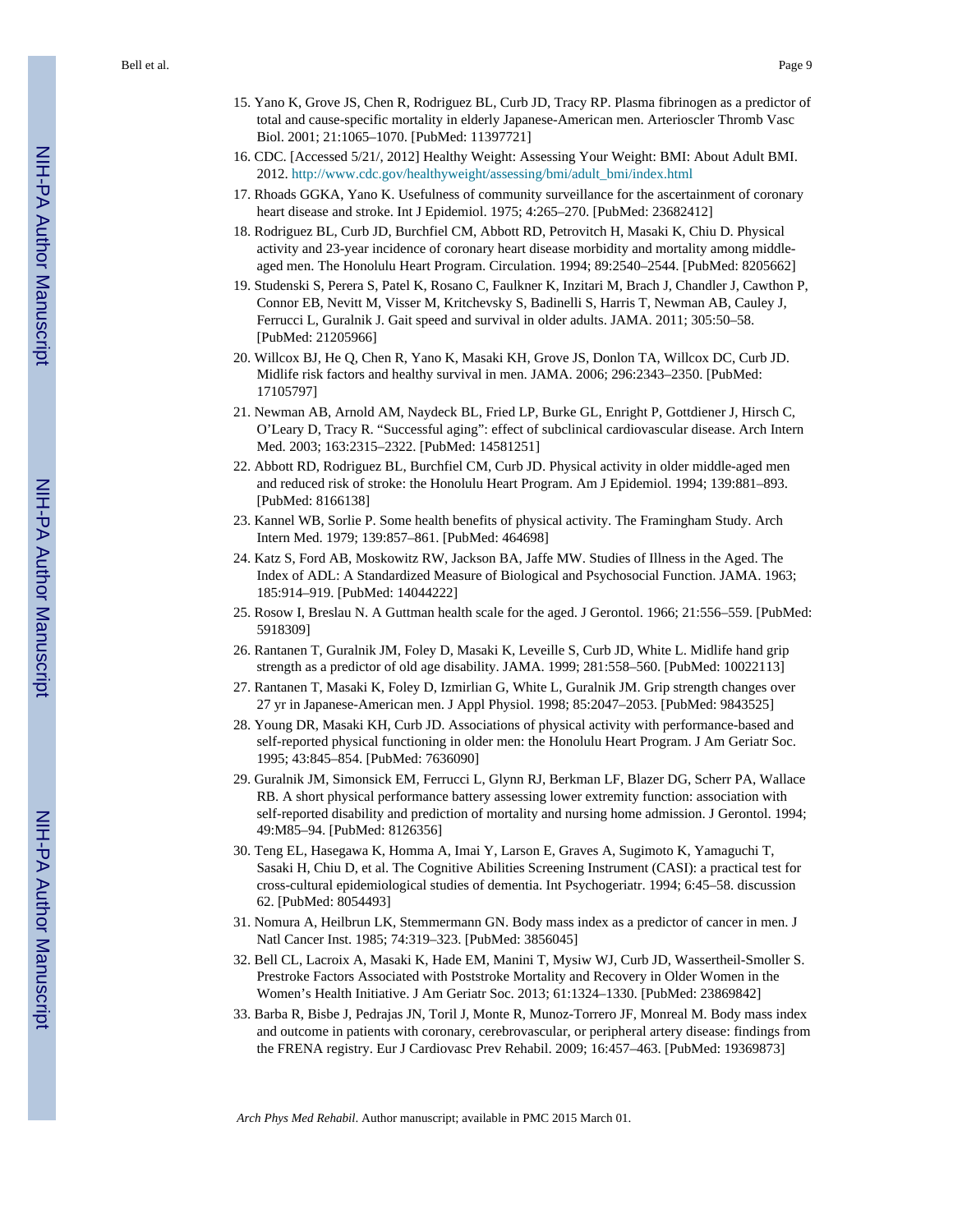Bell et al. Page 10

- 34. Kiyohara Y, Kubo M, Kato I, Tanizaki Y, Tanaka K, Okubo K, Nakamura H, Iida M. Ten-year prognosis of stroke and risk factors for death in a Japanese community: the Hisayama study. Stroke. 2003; 34:2343–2347. [PubMed: 14500930]
- 35. Oki I, Nakamura Y, Okamura T, Okayama A, Hayakawa T, Kita Y, Ueshima H. Body mass index and risk of stroke mortality among a random sample of Japanese adults: 19-year follow-up of NIPPON DATA80. Cerebrovasc Dis. 2006; 22:409–415. [PubMed: 16888384]
- 36. Curioni C, Andre C, Veras R. Weight reduction for primary prevention of stroke in adults with overweight or obesity. Cochrane Database Syst Rev. 2006:CD006062. [PubMed: 17054273]
- 37. Wannamethee SG, Shaper AG, Walker M. Overweight and obesity and weight change in middle aged men: impact on cardiovascular disease and diabetes. J Epidemiol Community Health. 2005; 59:134–139. [PubMed: 15650145]
- 38. Flegal KM, Kit BK, Orpana H, Graubard BI. Association of all-cause mortality with overweight and obesity using standard body mass index categories: a systematic review and meta-analysis. JAMA. 2013; 309:71–82. [PubMed: 23280227]
- 39. Janssen I. Morbidity and mortality risk associated with an overweight BMI in older men and women. Obesity (Silver Spring). 2007; 15:1827–1840. [PubMed: 17636102]
- 40. Fried LP, Tangen CM, Walston J, Newman AB, Hirsch C, Gottdiener J, Seeman T, Tracy R, Kop WJ, Burke G, McBurnie MA. Frailty in older adults: evidence for a phenotype. J Gerontol A Biol Sci Med Sci. 2001; 56:M146–156. [PubMed: 11253156]
- 41. Gill TM, Allore HG, Holford TR, Guo Z. Hospitalization, restricted activity, and the development of disability among older persons. JAMA. 2004; 292:2115–2124. [PubMed: 15523072]
- 42. Gill TM, Gahbauer EA, Han L, Allore HG. Functional trajectories in older persons admitted to a nursing home with disability after an acute hospitalization. J Am Geriatr Soc. 2009; 57:195–201. [PubMed: 19170778]
- 43. Gill TM, Gahbauer EA, Han L, Allore HG. Trajectories of disability in the last year of life. N Engl J Med. 2010; 362:1173–1180. [PubMed: 20357280]
- 44. Krarup LH, Truelsen T, Gluud C, Andersen G, Zeng X, Korv J, Oskedra A, Boysen G. Prestroke physical activity is associated with severity and long-term outcome from first-ever stroke. Neurology. 2008; 71:1313–1318. [PubMed: 18936423]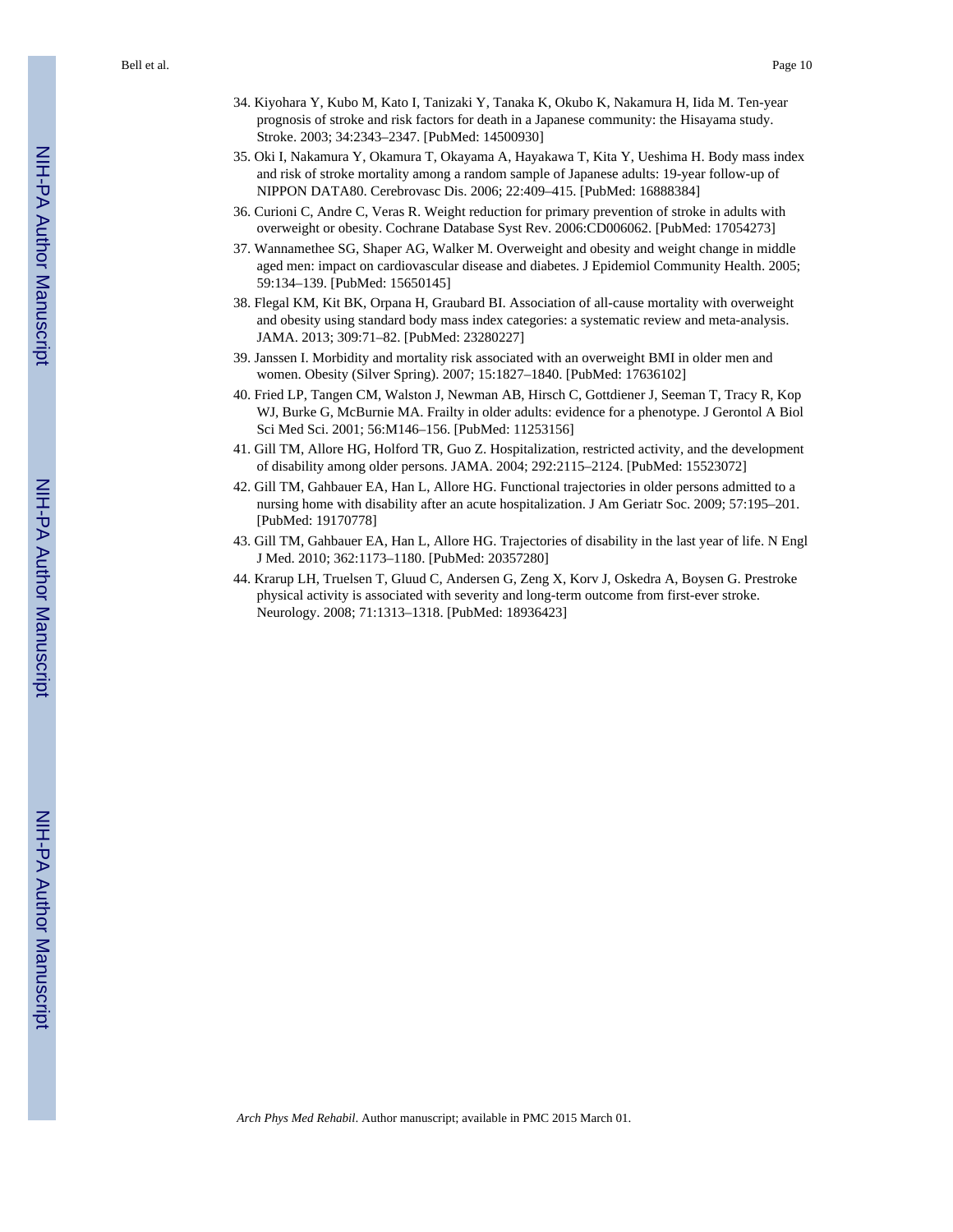#### Late-Life Baseline Characteristics Stratified by Occurrence of Incident Stroke.

| Late-Life Baseline Characteristics*                             | Stroke-Free n=3,356 $(93.7%)^{\dagger}$ | Incident Stroke n=225 (6.3%) | P value |
|-----------------------------------------------------------------|-----------------------------------------|------------------------------|---------|
| Mean age (years) $\vec{f}$ ( $\pm$ SD)                          | $78.2 \pm 4.6$                          | $78.8 \pm 4.8$               | 0.08    |
| BMI category at midlife                                         |                                         |                              |         |
| Underweight $(<18.5 \text{kg/m}^2)$ n(%)                        | 76(2.3)                                 | 5(2.2)                       | 0.5     |
| Normal weight (18.5 to $\langle 25 \text{ kg/m}^2 \rangle$ n(%) | 2187 (65.2)                             | 138 (61.3)                   |         |
| Overweight/Obese (25 kg/m <sup>2</sup> ) n(%) <sup>§</sup>      | 1092 (32.6)                             | 82 (36.4)                    |         |
| BMI category at late life                                       |                                         |                              |         |
| Underweight $(<18.5 \text{kg/m}^2)$ n(%)                        | 169(5.2)                                | 12(5.5)                      | 0.1     |
| Normal weight (18.5 to <25 kg/m <sup>2</sup> ) $n$ (%)          | 2129 (65.4)                             | 128(58.5)                    |         |
| Overweight/Obese ( $25 \text{ kg/m}^2$ ) n(%)                   | 958 (29.4)                              | 79 (36.1)                    |         |
| Weight loss (lbs midlife - late-life)                           | $5.1 \pm 14.0$                          | $4.8 \pm 13.5$               | 0.8     |
| Type of Weight change midlife to late-life**                    |                                         |                              |         |
| Desirable weight loss $n(\%)$                                   | 418 (12.8)                              | 27 (12.3)                    | 0.9     |
| Excessive weight loss $n(\%)$                                   | 128(3.9)                                | 8(3.7)                       |         |
| No change in BMI category $n$ <sup>(%)</sup>                    | 2347 (72.1)                             | 157(71.7)                    |         |
| Weight gain $n\%$ )                                             | 363 (11.2)                              | 27 (12.3)                    |         |
| No Difficulty in ADL/IADLs n(%)                                 | 2585 (77.2)                             | 162(72.0)                    | 0.2     |
| IADL difficulty only $n$ <sup>(%)</sup>                         | 470 (14.0)                              | 37 (16.4)                    |         |
| ADL difficulty $n$ <sup>(%)</sup>                               | 292 (8.7)                               | 26 (11.6)                    |         |
| Unable to walk $\frac{1}{2}$ mile n(%)                          | 604 (18.5)                              | 57 (25.9)                    | 0.01    |
| Mean handgrip (kg)                                              | $30.2 \pm 6.9$                          | $29.2 \pm 6.6$               | 0.03    |
| Mean gait speed (timed 10 foot walk, m/s)                       | $0.82 \pm 0.24$                         | $0.78\pm0.22$                | 0.004   |
| Physical Activity Index (mets/week)                             | $30.9 \pm 4.6$                          | $30.3 \pm 4.4$               | 0.05    |
| Ever Smoker $n$ <sup>(%)</sup>                                  | 1955 (62.5)                             | 127(61.4)                    | 0.8     |
| Hypertension $n$ (%)                                            | 2454 (73.1)                             | 186 (82.7)                   | 0.002   |
| Diabetes Mellitus n(%)                                          | 447 (13.3)                              | 45 (20.0)                    | 0.007   |
| Cognitive Impairment $n$ (%)                                    | 481 (14.3)                              | 36(16.0)                     | 0.5     |
| Coronary Heart Disease n(%)                                     | 812 (24.2)                              | 60(26.7)                     | 0.4     |
| Cancer $n\frac{6}{6}$                                           | 674 (20.1)                              | 36 (16.0)                    | 0.1     |

*\** All men stroke-free at baseline. mean ± standard deviation for continuous, n(%) for categorical variables.

*†* Column %, may not add up to 100% due to rounding and/or missing data

*‡* Age range for study population 71.3 to 93.6 years at baseline.

*§* Obese at midlife: stroke-free n=55 (1.6%), stroke group n=2 (0.9%); obese at late life: stroke-free n=69 (2.1%), stroke group n=4 (1.8%).

*\*\**BMI category change: desirable (BMI decreased from overweight/obese), excessive (BMI decreased to underweight), gain (BMI increased) or no change.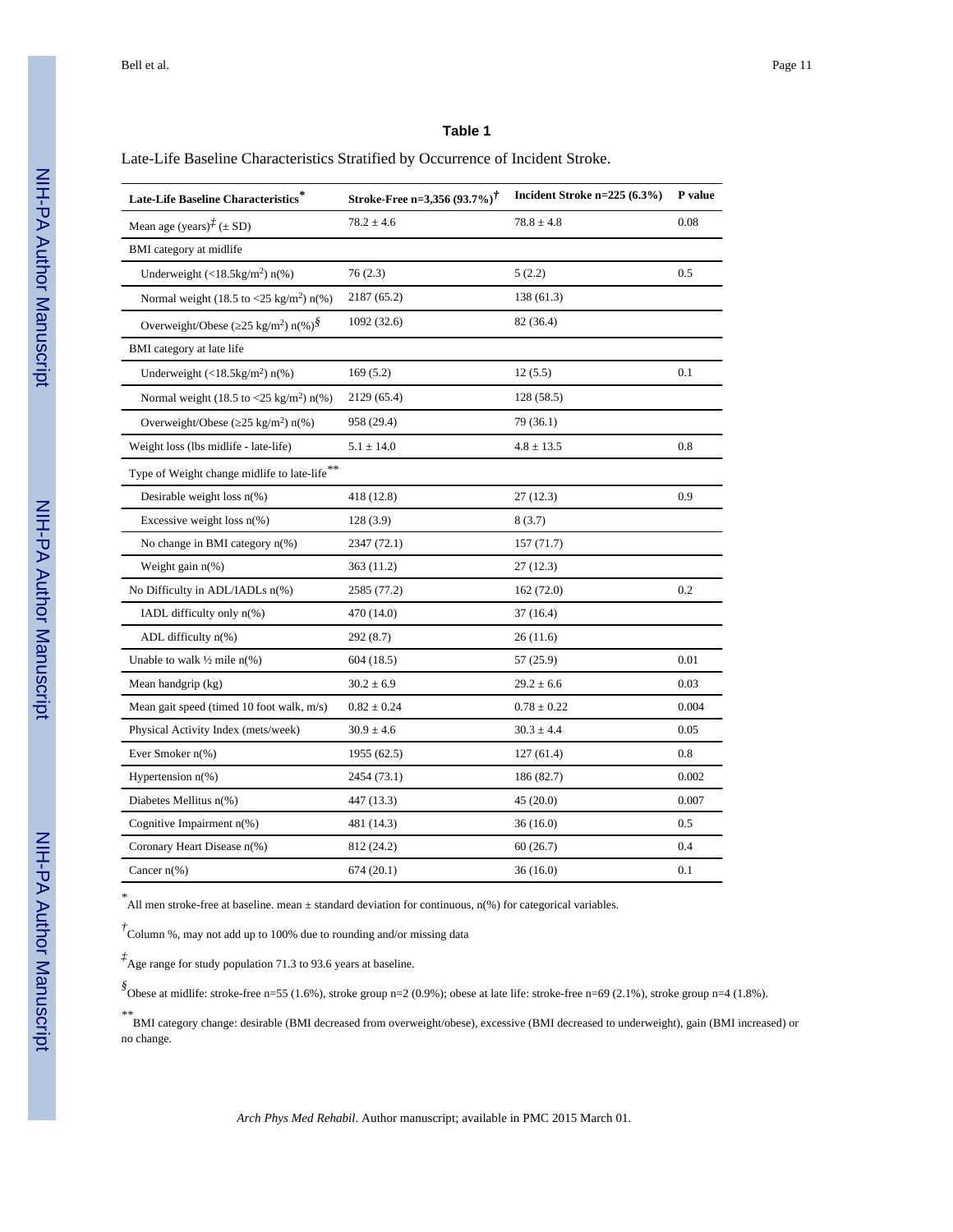Late-Life Baseline Characteristics of Stroke Group by Survival Status (n=225).

| Late-Life (Pre-Stroke) Characteristics                                        | Died N=143 $(63.6\%)$ | Alive N=82(36.4%) | P value  |
|-------------------------------------------------------------------------------|-----------------------|-------------------|----------|
| Mean age <sup>*</sup> $(\pm SD)$                                              | $79.9 \pm 5.1$        | $76.8 \pm 3.6$    | < .0001  |
| BMI category at midlife                                                       |                       |                   |          |
| Underweight $(<18.5 \text{kg/m}^2)$ n(%)                                      | 5(3.5)                | $\mathbf{0}$      | 0.3      |
| Normal weight (18.5 to $\langle 25 \text{ kg/m}^2 \rangle$ n(%)               | 86 (60.1)             | 52 (63.4)         |          |
| Overweight/Obese (25 kg/m <sup>2</sup> ) n(%) <sup><math>\dot{t}</math></sup> | 52 (36.4)             | 30 (36.6)         |          |
| BMI category at late life                                                     |                       |                   |          |
| Underweight $(<18.5 \text{kg/m}^2)$ n(%)                                      | 10(7.3)               | 2(2.4)            | 0.4      |
| Normal weight (18.5 to $\langle 25 \text{ kg/m}^2 \rangle$ n(%)               | 79 (57.7)             | 49 (59.8)         |          |
| Overweight/Obese ( $25 \text{ kg/m}^2$ ) n(%)                                 | 48 (35.0)             | 31 (37.8)         |          |
| Weight loss (lbs midlife - late-life) $\vec{f}$                               | $6.7 \pm 13.5$        | $1.6 \pm 12.9$    | 0.006    |
| BMI change type midlife to late-life <sup>§</sup>                             |                       |                   |          |
| Desirable weight loss $n$ <sup>(%)</sup>                                      | 19 (13.9)             | 8(9.8)            | 0.7      |
| Excessive weight loss $n(\%)$                                                 | 6(4.4)                | 2(2.4)            |          |
| No change in BMI category $n$ <sup>(%)</sup>                                  | 95 (69.3)             | 62(75.6)          |          |
| Weight gain $n$ <sup>(%)</sup>                                                | 17(12.4)              | 10(12.2)          |          |
| Level of difficulty with ADLs and IADLs                                       |                       |                   |          |
| No Difficulty in ADLs and IADLs n(%)                                          | 95 (66.4)             | 67(81.7)          | 0.02     |
| IADL difficulty only n(%)                                                     | 26(18.2)              | 11 (13.4)         |          |
| ADL difficulty $n$ (%)                                                        | 22 (15.4)             | 4(4.9)            |          |
| Unable to walk $\frac{1}{2}$ mile n(%)                                        | 47 (33.3)             | 10(12.7)          | 0.0007   |
| Mean handgrip (kg)                                                            | $27.9 \pm 6.6$        | $31.5 \pm 6.1$    | < 0.0001 |
| Mean gait speed (m/s)                                                         | $0.7 \pm 0.2$         | $0.8 \pm 0.2$     | 0.002    |
| Physical Activity Index (mets/week)                                           | $30.0 \pm 4.5$        | $30.7 \pm 4.3$    | 0.3      |
| Ever Smoker n(%)                                                              | 85 (66.4)             | 42 (53.2)         | 0.06     |
| Hypertension $n$ (%)                                                          | 123 (86.0)            | 63 (76.8)         | 0.08     |
| Diabetes Mellitus n(%)                                                        | 27 (18.9)             | 18 (22.0)         | 0.6      |
| Cognitive Impairment $n$ <sup>(%)</sup>                                       | 29(20.3)              | 7(8.5)            | 0.02     |
| Coronary Heart Disease n(%)                                                   | 39(27.3)              | 21(25.6)          | 0.8      |
| Cancer $n\frac{6}{6}$                                                         | 27 (18.9)             | 9(11.0)           | 0.1      |

*\** Age range for study population 71.3 to 93.6 years at baseline.

*†* Obese at midlife: died n=2 (1.4%), alive group n=0; obese at late life: died n=3 (2.2%), alive n=1 (1.2%).

*‡*Weight change (midlife - late life) range in men with stroke: 27 lbs gained to 45.9 lbs lost, mean 4.8lbs lost  $\pm$  13.5.

*§* BMI category change: desirable (BMI decreased from overweight/obese), excessive (BMI decreased to underweight), gain (BMI increased) or no change.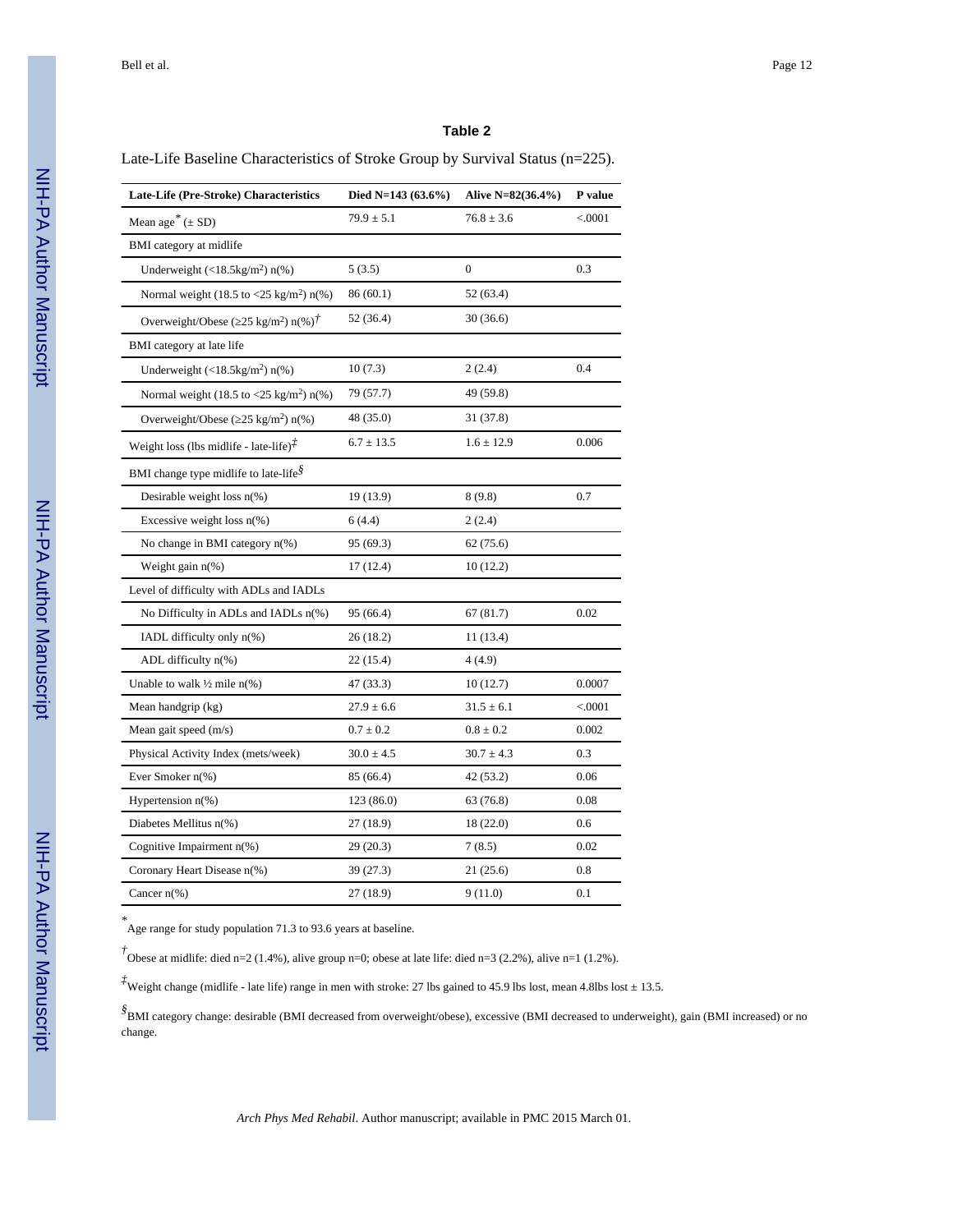Factors associated with 30-day post-stroke mortality (n=225 with incident stroke).*\**

| Factor                                               | $aOR^*$ (95% CI)    | p value |
|------------------------------------------------------|---------------------|---------|
| Age                                                  | $1.06(0.99 - 1.14)$ | 0.078   |
| Weight Loss from mid to late-life (10-lb decrements) | $1.48(1.14-1.92)$   | 0.003   |
| <b>ADL</b> Disability                                | $2.30(0.86 - 6.13)$ | 0.097   |
| Hypertension                                         | $3.08(0.98 - 9.63)$ | 0.053   |
| <b>Diabetes</b>                                      | $0.48(0.18-1.25)$   | 0.132   |

*\** Stepwise multivariable logistic regression: variables included baseline age, married, living at home, IADL disability, ADL disability, reported difficulty walking ½ mile independently, handgrip strength, gait speed on timed 10 foot walk, physical activity index, weight loss between midlife and late life (in 10 pound decrements), late-life pre-stroke baseline BMI categories (underweight, normal and overweight/obese), type of BMI change (desirable vs. excessive vs. none/gain), smoking, hypertension, diabetes, cognitive impairment, cancer and coronary heart disease. Shown variables were selected for inclusion using stepwise procedure (p values 0.1).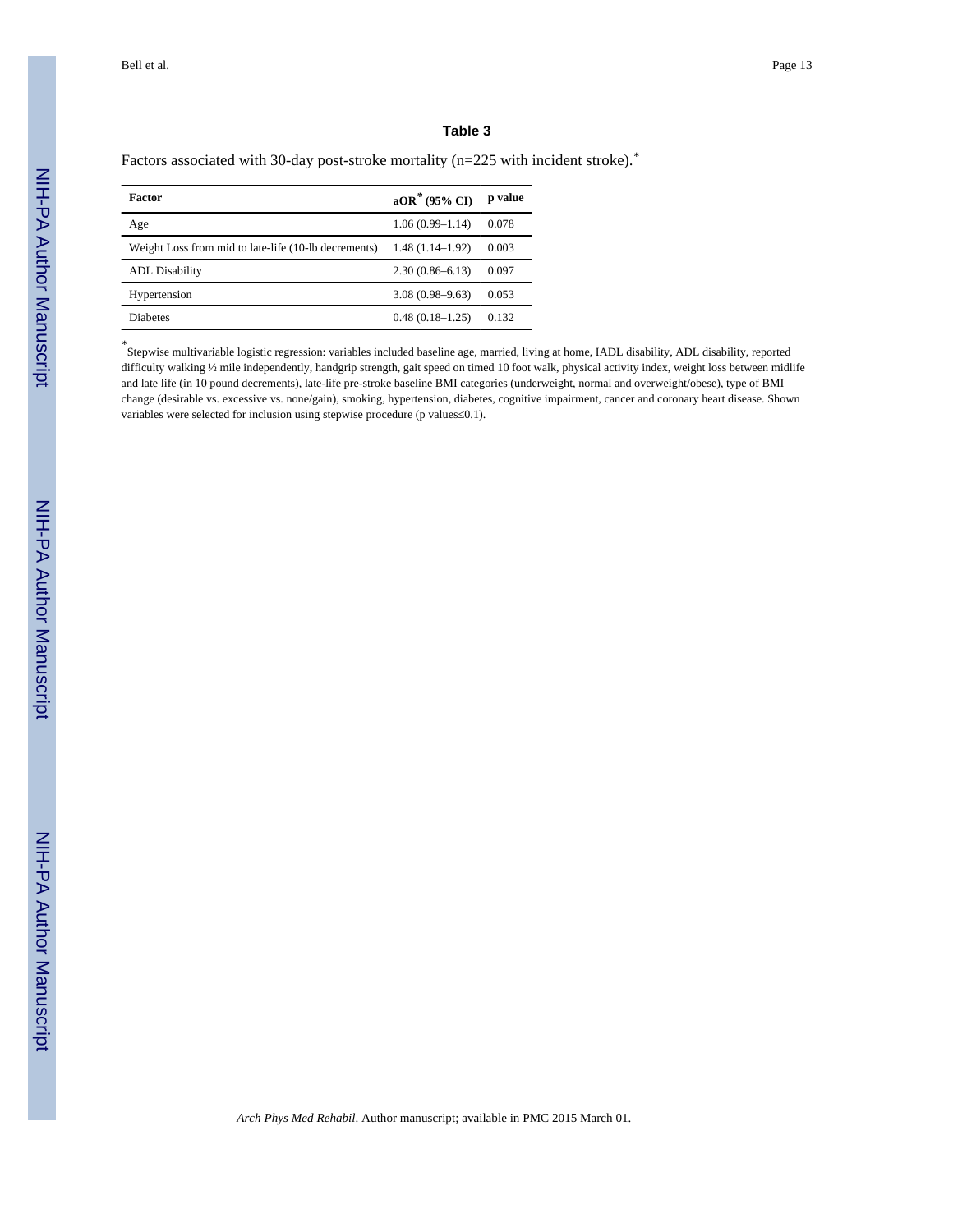NIH-PA Author Manuscript

NIH-PA Author Manuscript

# **Table 4**

Factors associated with up to 8-year mortality after incident stroke. Stepwise cox proportional hazards: incident stroke, incident thromboembolic stroke Factors associated with up to 8-year mortality after incident stroke. Stepwise cox proportional hazards: incident stroke, incident thromboembolic stroke and incident hemorrhagic stroke subgroups. and incident hemorrhagic stroke subgroups.

|                                                                      | Stroke subgroup (all types) $n=225$ Thromboembolic stroke $n=153$ Hemorrhagic stroke $n=54$ |        |                                                  |                            |  |
|----------------------------------------------------------------------|---------------------------------------------------------------------------------------------|--------|--------------------------------------------------|----------------------------|--|
| Factor                                                               | aHR" (95% CI) p value                                                                       |        | aHR $(95%$ CI) p value                           | aHR (95% CI) p value       |  |
| Age (years)                                                          | $1.08(1.05 - 1.12)$                                                                         | < 0001 | $1.10(1.05-1.15)$ < 0.001 $1.07(0.97-1.18)$ 0.18 |                            |  |
| Weight loss mid- to late-life (10-pound decrements)                  | $1.25(1.09-1.44)$                                                                           | 0.001  | $1.19(1.01-1.40)$ 0.035                          | not selected               |  |
| Overweight/obese BMI late life (vs. normal/underweight) not selected |                                                                                             |        | not selected                                     | $2.27(1.07 - 4.82)$ 0.032  |  |
| Difficulty walking 1/2 mile                                          | $1.95(1.32 - 2.89)$                                                                         | 0.0009 | $2.49(1.55-4.01)$ 0.0002                         | not selected               |  |
| Handgrip (kg)                                                        | not selected                                                                                |        | not selected                                     | $0.91(0.85-0.98)$ 0.013    |  |
| Ever vs. never smoked                                                | $1.64(1.12 - 2.41)$                                                                         | 0.01   | not selected                                     | $4.09(1.87 - 8.94)$ 0.0004 |  |
|                                                                      |                                                                                             |        |                                                  |                            |  |

IADL disability, ADL disability, reported difficulty walking 1/3 mile independently, handgrip strength, gait speed on timed 10 foot walk, physical activity index, weight loss between midlife and late life (in \* eepwise multivariable regression with separate models for stroke subgroup, thromboembolic stroke subgroup, and hemorrhagic stroke subgroup. Variables included baseline age, married, living at home, IADL disability, ADL disability, reported difficulty walking ½ mile independently, handgrip strength, gait speed on timed 10 foot walk, physical activity index, weight loss between midlife and late life (in Stepwise multivariable regression with separate models for stroke subgroup, thromboembolic stroke subgroup, and hemorrhagic stroke subgroup. Variables included baseline age, married, living at home, 10 pound decrements), late-life baseline BMI (underweight, normal and overweight/obese), type of BMI change (desirable vs. excessive vs. none/gain), smoking, hypertension, diabetes, cognitive 10 pound decrements), late-life baseline BMI (underweight, normal and overweight/obese), type of BMI change (desirable vs. excessive vs. none/gain), smoking, hypertension, diabetes, cognitive impairment, cancer and coronary heart disease. Shown variables were selected for inclusion using stepwise procedure (p values 0.1). impairment, cancer and coronary heart disease. Shown variables were selected for inclusion using stepwise procedure (p values≤0.1).